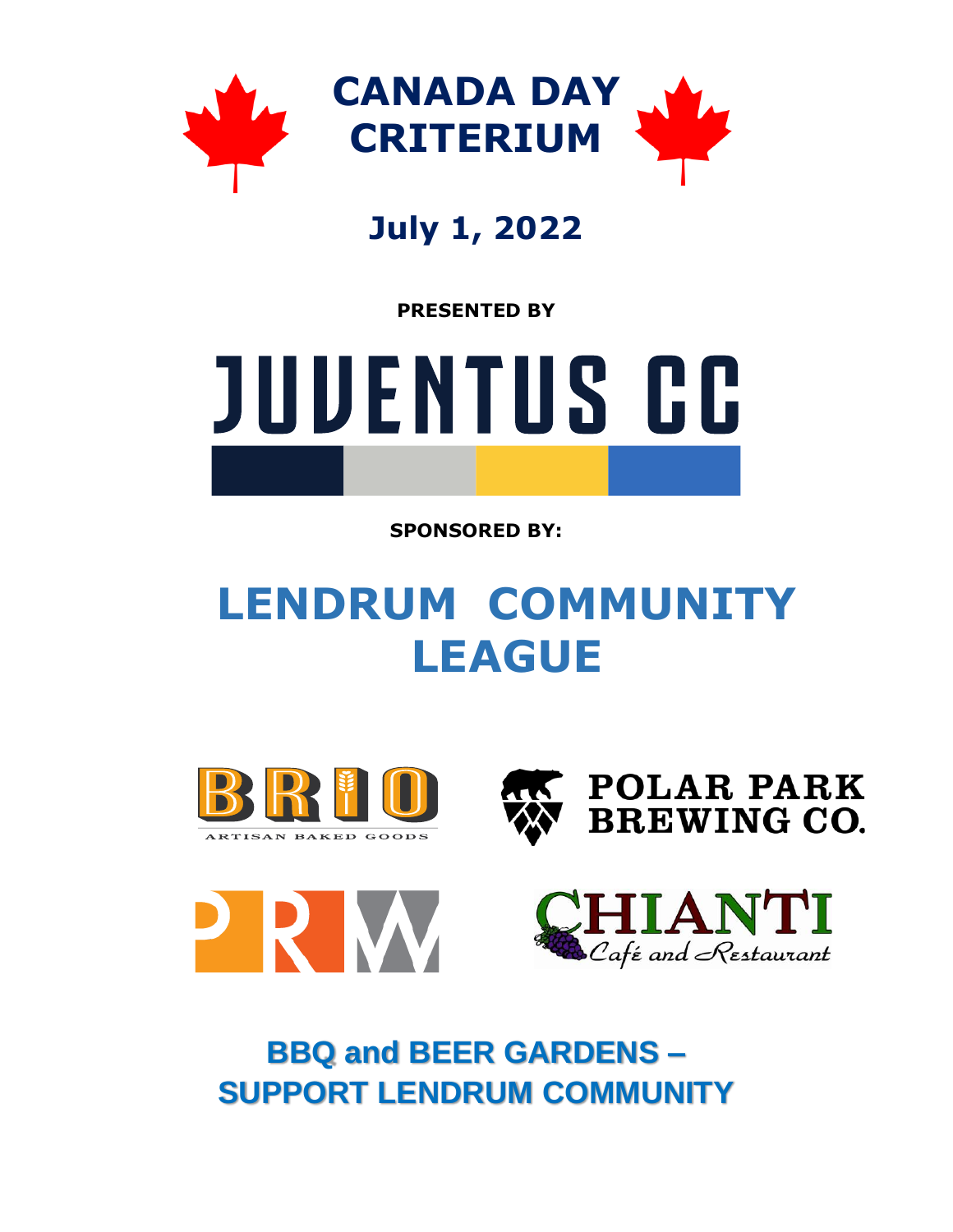**Race Organizers:** Lance Adamson [adamson@telus.net](mailto:adamson@telus.net) and Bill Elzinga

**Location:** [Lendrum Community League](http://maps.google.ca/maps?q=LENDRUM+COMMUNITY+LEAGUE&hl=en&hq=LENDRUM+COMMUNITY+LEAGUE&t=h&z=15) - Edmonton

**Entry Fee:** \$65 and after June 22nd \$70 (includes burger) U15/17 \$40 and after June 22<sup>nd</sup> \$50

Registration: Online at **[Zone 4](https://zone4.ca/register.asp?id=29276&lan=1&cartlevel=1)** closing Wednesday June 29, 23:00. Riders must present a valid UCI or ABA 2022 Race license.

**Race Numbers:** If you have already received your 2022 ABA numbers, please wear them for this race. If this is your first ABA race, you will be assigned your race numbers here. A gentle reminder that failing to bring your personal race numbers – should you have them – is a \$10 replacement cost. Please ensure that you have your numbers well before your start time.

**License Check & Sign-on:** ABA license must be shown at sign on. Sign-on closes 15 min before your start time. Sign on will open at 8:20am.

**Kids Race:** The younger kids will do one lap or a portion of a lap. **Do not register,** show at the start line 10 minutes before the event. Free race entry includes freezie.

**Washrooms:** We will have portable toilets at the finish line only. There will also be toilets in the community hall near the registration area. **No public urination, you will be disqualified from event**.

### Criterium Race Details:

**Criterium Schedule:**

| Group<br>#     | <b>License Check</b><br>and Sign-on<br><b>Closes</b> | <b>Start</b><br>Time | Event<br>Length | <b>Categories/Group</b>               |
|----------------|------------------------------------------------------|----------------------|-----------------|---------------------------------------|
|                | $8:55$ AM                                            | $9:10$ AM            | 16 Laps         | U15/U17                               |
| 2              | $9:30$ AM                                            | $9:45$ AM            | 20 Laps         | Men Cat 5                             |
| 3              | 10:15 AM                                             | 10:30 AM             | 24 Laps         | Men Cat 4                             |
| 4              | 11:05 AM                                             | 11:20 AM             | 20 Laps         | Women 4/5                             |
| 5              | At Start Line                                        | 12:00 PM             | 1 Lap           | Kids Race<br>Not part of ABA Sanction |
| 6              | At start line                                        | 12:20 PM             | 5 Laps          | Lamp Race<br>Not part of ABA sanction |
| $\overline{7}$ | 12:35 PM                                             | 12:50PM              | 28 Laps         | Women Cat 1/2/3                       |
| 8              | $1:30$ PM                                            | $1:45$ PM            | 28 Laps         | Men Cat 3                             |
| 9              | 2:25 PM                                              | 2:40 PM              | 32 Laps         | Men Cat $1/2$                         |



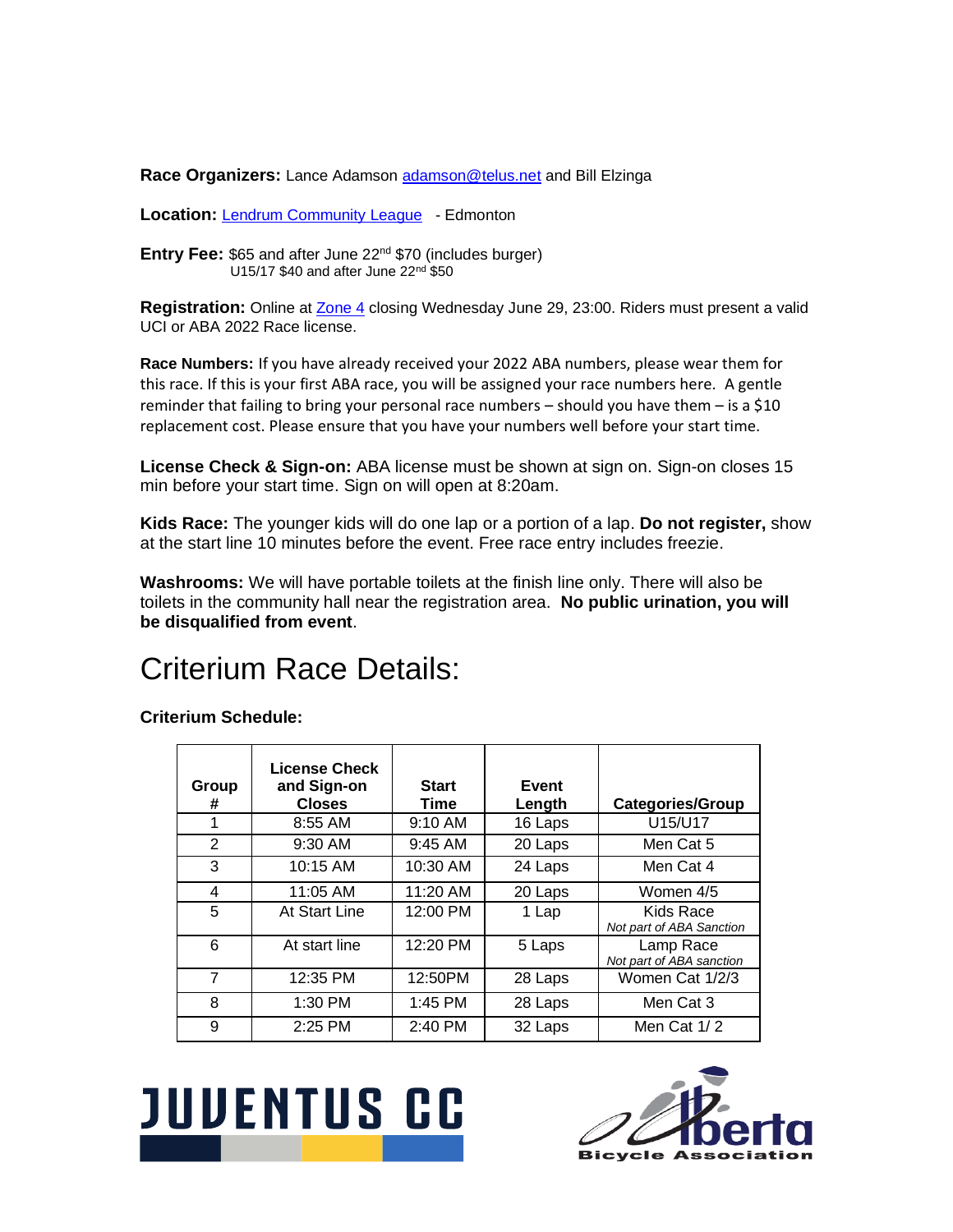#### **Race Format:**

- The race will be a points format. Points will be awarded every 4 laps. 5, 3, 2 & 1 points to the 1<sup>st</sup>, 2<sup>nd,</sup> 3<sup>rd</sup> & 4<sup>th</sup> place rider across the line. Double points on the last sprint 10, 6, 4 & 2 for top placings.
- Riders lapping the field will be a lap up and all riders will finish on the same lap as the leader. The bell will be rung at the beginning of each sprint lap. Points will only be awarded if the bell is rung.
- A bell will signify the last lap. A lap board will be used to signify the remaining laps.
- Individual riders lapped by the lead motorcycle will be pulled from the race at the discretion of the commissaire.
- There will be no feeding of riders during the race. (Riders may feed themselves :)
- Final ranking will be based on total points earned and placing on the final sprint if no points are earned.

**Number Placement:** two numbers, right ribcage, right lower back + frame plate



\* also use frame plate

**Regulations:** This event will be run according to ABA/CC/UCI regulations. Riders are responsible for knowing and understanding the rules. They are available [online.](http://albertabicycle.ab.ca/regulations)

**Wheel Pit:** Wheel pit is located south of the start / finish area. It is the rider's responsibility to supply wheels identified by your race number. Riders may receive one free lap for a crash or mechanical difficulty only (not caused by negligent maintenance) you must report to the commissaire in the wheel pit. Re-enter the race as instructed by the commissaires. No free laps will be given in the last 5 laps of the race.

**First Aid:** Emergency services will be on site. The nearest hospital is the [University of Alberta](http://maps.google.ca/maps?saddr=University+of+Alberta+Hospital,+University+of+Alberta+Hospital,+8440+112+St+NW,+Edmonton,+AB+T6G+2P4&daddr=LENDRUM+COMMUNITY+LEAGUE&hl=en&sll=53.525615,-113.521214&sspn=0.055411,0.169086&geocode=FbWnMAMdYsY7-SkrxAr_9SGgUzFfiPjq7hYzRQ%3BFftAMAMdhcU7-SH528_oxe7jXinFSy2PWx-gUzH528_oxe7jXg&t=h&mra=iwd&z=14)  [Hospital](http://maps.google.ca/maps?saddr=University+of+Alberta+Hospital,+University+of+Alberta+Hospital,+8440+112+St+NW,+Edmonton,+AB+T6G+2P4&daddr=LENDRUM+COMMUNITY+LEAGUE&hl=en&sll=53.525615,-113.521214&sspn=0.055411,0.169086&geocode=FbWnMAMdYsY7-SkrxAr_9SGgUzFfiPjq7hYzRQ%3BFftAMAMdhcU7-SH528_oxe7jXinFSy2PWx-gUzH528_oxe7jXg&t=h&mra=iwd&z=14) (8440 112 St NW). Use 911 in an emergency.

**Parking:** Community streets around the course. Open community parking.

**Food & Drink:** Race entry includes burger and beer glass. Beer is \$5. Additional food is available to all at a cost of \$5 for a burger and pop in support of Lendrum Community League.